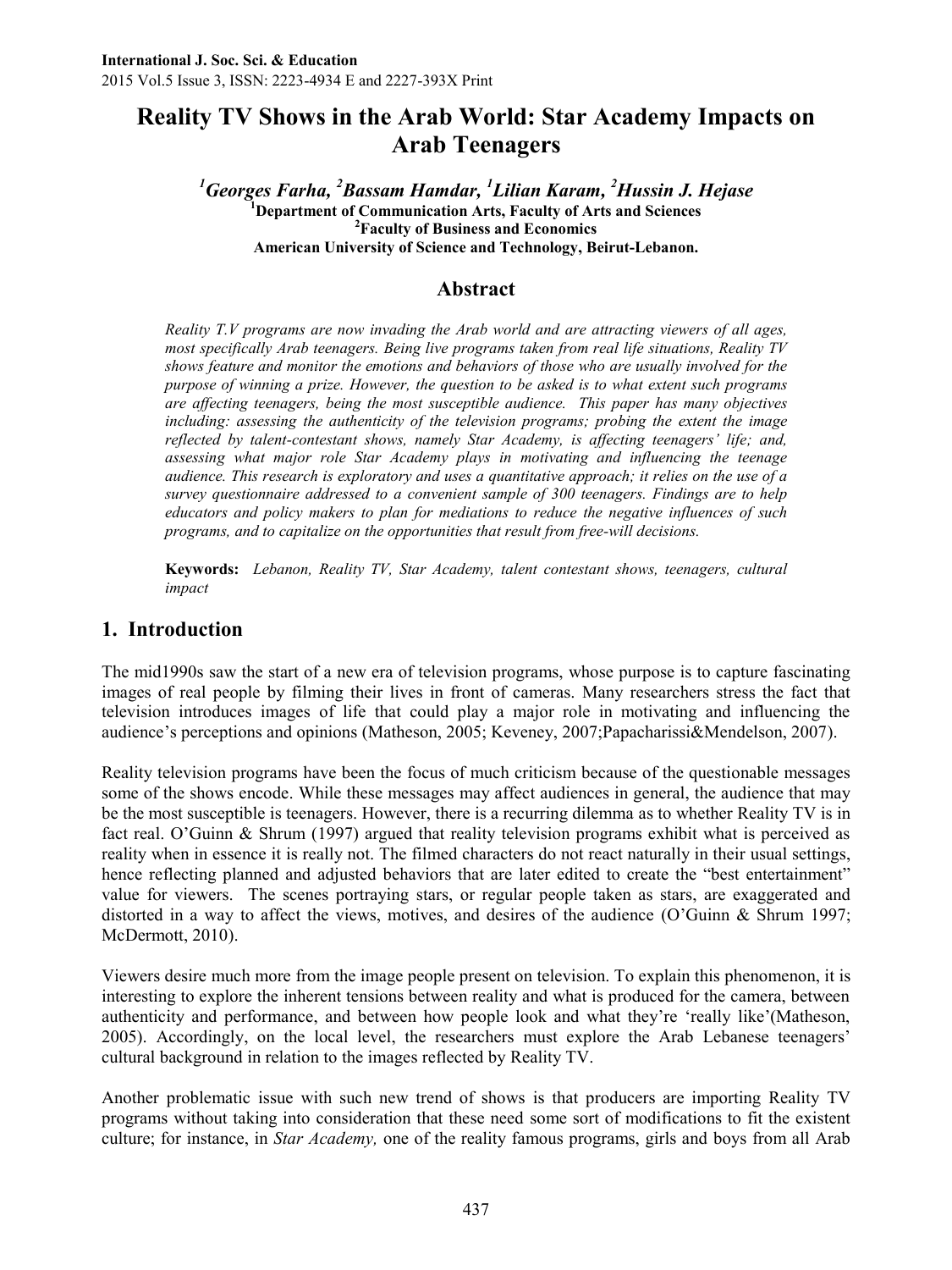countries live in the same academy for over three months – an act that can contradict traditional Arab values and may affect Lebanese and Arab audience, mainly teenagers, who are gradually losing their identity and making some cultural shifts, such as reinforcing cohabitation (Kraidy, 2009**)**.

The aim of this paper is to assess and explore how a reality television program, for example *Star Academy* as a model for this study, is produced, and what is its impact on the cultural background of Lebanese or/and Arab teenagers, whose age range between 12 and 19 years.

### **Reality TV and the Arab World**

Olenski (2013) contends that the various models of audio visual media are always in progress and function as a vital means of communication in the modern world, and are sometimes criticized or even abused; these are also restored and renewed as they accomplish multiple tasks, sometimes leading to the changing of the characters of the viewers who are fascinated by such novelty of modes. Media in general and "Television (TV)" in particular play a major role in shaping societies since TV has become a spiritual and moral reference point to viewers, creating a social change by transmitting desirable information to viewers (Crawford & Rossiter, 1993; Prakash, 2000). Moreover, the media reflect the aspirations of the people, spread noble ideas, and critically and credibly examine facts prior to projecting them. For instance, some researchers argue that today teenagers use television to construct their own personal meaning and identity (Crawford & Rossiter, 2006; McDermott, 2010). While others, like Berry, Martin and Yue (2003), question whether television or any other medium reflect society or does society reflect the influence of television. They also ask if TV shows is the mirror-image of the society one lives in.

Broadcasts around the world seem to have discovered that the so called "reality" shows are very profitable, resulting in a growing string of such shows in recent years. Although not all are successful, many do achieve significant popularity and cultural prominence that does not mean, however, that they are good for society or that they should be aired. Furthermore, since the world is now globalized, communication technologies have caused many changes especially on the level of social identity intersections(Wilkie, 2002; Robinson &Jones-Diaz, 2006).This communication technology has resulted in creating new forms of westernized needs among conservative viewers, and a great commercial benefit to mediums that relyon it through adopting long lasting sorts of "Reality" shows that keep viewers tuned in for as long as they are running (Andrejevic, 2004; Bignell, 2005; Escoffery, 2006).The aforementioned desirable outcome of commercial profit has echoed widely and managed to reach the Arab world, which has suffered for a long time from government resistance to changes and tight censorship.

Boyd (1993) asserts that miniaturization has enabled individuals with small dishes and signal decoders to pick up signals directly from satellites. With the introduction of direct broadcast satellites (DBS), broadcasters could reach worldwide audiences directly, without interference from government censors. Furthermore,Amin (2004) contends that "Transnational Broadcasting "has evolved since the 1980s, "with the introduction of multi-channel delivery environments that reaped the benefits of the lowered costs of launching communications satellites" (p. 3). He reports that today, "the transnational multi-channel broadcasting environment created by the satellite television channels offers a new horizon of excellent programming that targets a wide variety of audiences in the region. Transnational broadcasting currently provides educational, entertainment, and cultural and artistic services" (p. 3).

Whilst in September 1991, Arab audiences had their first experience of confidential satellite television when MBC went on the air from studio services in London with Western-styled indoctrination and witnessed since then a remarkable prosperity, the years 2002, 2003 created an addiction to substituting news and documentaries by the new trend of "Reality TV."

Reality television is a genre of television programs that presents purportedly unscripted dramatic or humorous situations, documents actual events, and usually features ordinary people's lives or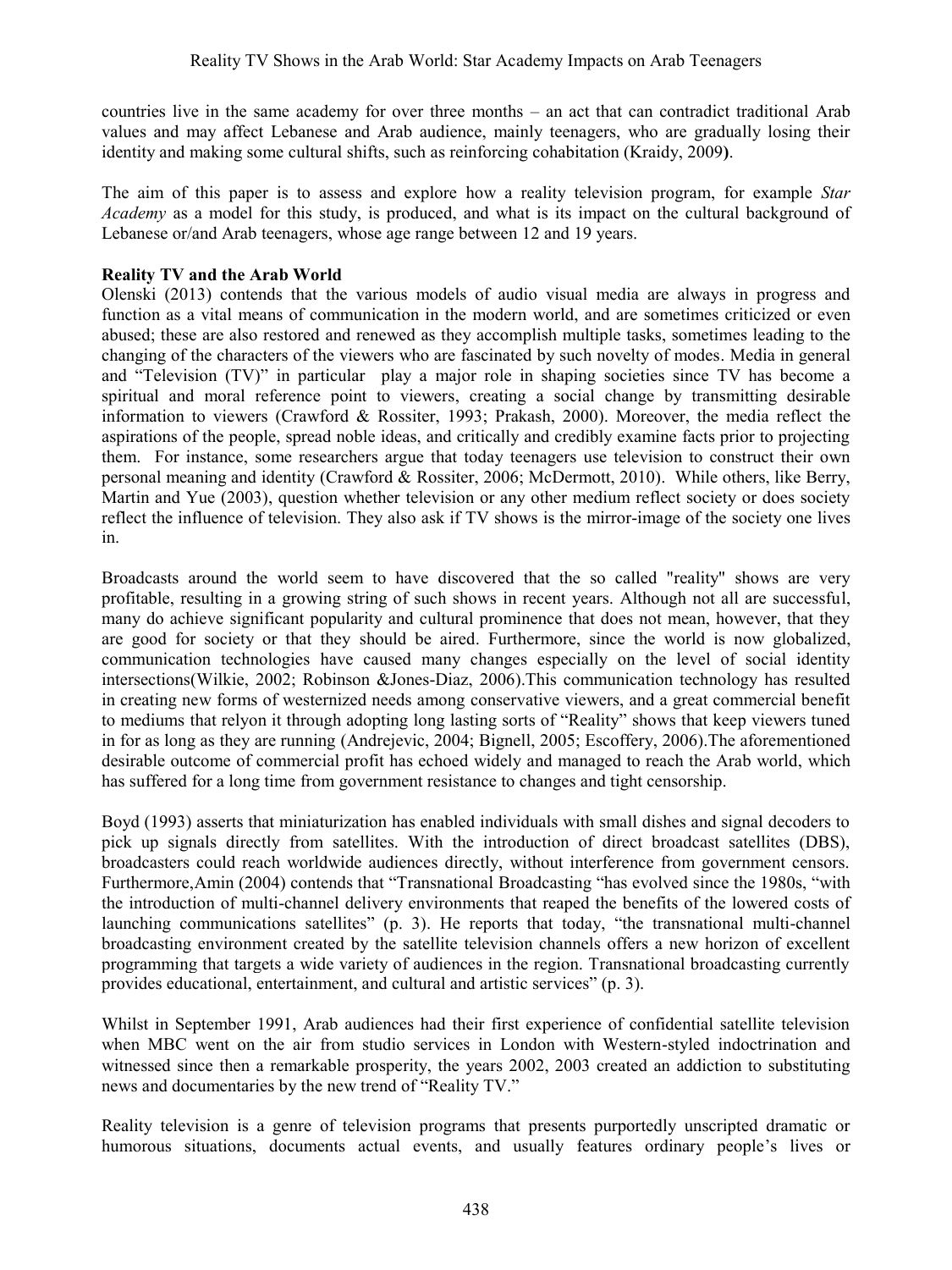confessions, sometimes in a contest or other situations where a prize is awarded (Biressi& Nunn, 2005; Hill, 2005). Thus, the reality TV has changed several characteristics of the TV broadcast image and content since it occurred, for it is an interesting phenomenon to be focused on and to know more about. Reality TV in the Arab world is built on certain basics which affect the traditions and cultures of the Arab societies in different ways(Biressi& Nunn, 2005; Khalil and Kraidy, 2009).

The rise of Reality TV in the Arab world, and specifically in Lebanon, was in 2003;the program *Super Star* rapidly became the mostimportant show of that period by far. It was broadcasted on Future TV;*Super Star* attempted a clear Pan-Arab exploration for the next star singer, by means of casting calls, adjudicators, live performances, and the audience's right to take part (Biressi& Nunn, 2005). Moreover, the last day of December 2003 witnessed the broadcastingof the most successful Arab reality show formed in Lebanon: *Star Academy*. *Star Academy* is a reality TV "pop music talent contest show" where contestants win through the audience'svoting. Murray and Ouellette (2009),among others,were able to classify Reality TV shows into eight subgenres, including games, dating, makeover, talent contests, court, reality sitcoms, and celebrity variations.*Star Academy* is one of the programs whichbelongs to the same talent contests subgenrebrought to the Arab world such as Arab Idol show, Arabs Got Talent,theX factor and more. The reason why the researchers of the current paper focus on Star Academy as a model to be investigated is because it has been shown for nine consecutive seasons in Lebanon, and because it reflects a new intercultural phenomena that contradicts local traditional culture in which male and female contestants livingunder the same roof in a boarding school called the "Academy."Exhibit 1 shows a general brief review about Star Academy.

### Exhibit 1 *Star Academy*

*Star Academy* first appeared in France, and was later adopted by the Lebanese Broadcasting Corporation (LBC) for the Arab market. The concept consists of grouping sixteen young contestants, eight are men and eight are women from different Arab countries, to learn music, dance, and to compete. Over the course of sixteen weeks, all contestants (even the unmarried)live in the same house – an arrangement that contradicts the customary Arab traditions. Rules differ from those of the Western versions in separating the contestants' bedrooms and not allowing intimate relationships. The show is broadcasted, via satellites, to enormous audiences throughout the region and who can also participate by voting via mobile phones. Source: Cestar, 2010, p. 105.

According to Khalil(2005),"Graduation Progression" has permitted the instructors at the Academy to nominatetwo candidates, and the public would vote for one of them to continue with the contest. Joe Khalil, director and executive producer in several Arab TV stations for more than 12 years, said that "*Star Academy* stretched the limits of reality television for the reason of its extraordinary fame and because it represented a complete realization of a promotion and marketing prospective" (Para 25). Possibly the show's major effect, nevertheless, remains its reliable audience's faithfulness to both the "prime" episodes as well as the 24-hour enthusiastic channel.

*Star Academy* rules of participation include sixteen primes where contestants are evaluated.Each prime occurs once a week and should host a celebrity with excessive rate of fans to attract the highest number of viewers for commercial purposes (Cestar, 2010, p. 105).

The aforementioned intimate created settings reflect a new cultural aspect, sexual attraction, imported to the Arab world's cultural standards. Sexual attraction became one of the main elements in these spots inside the genre of Reality TV shows whereby young guys and girls are locked inside the same place, more specifically, inside the same place called the Academy.Sexual attraction is manifested by young people differently from that of adults since the latter are able to distinguish the traditional norms that differentiate between the roles of the man or the woman. Zurbriggen and Morgan (2006)indicate that viewing reality dating shows predicted adversarial sexual attitudes, a focus on one's appearance, and sexual double standards, but these correlations aremediated by viewer engagement through their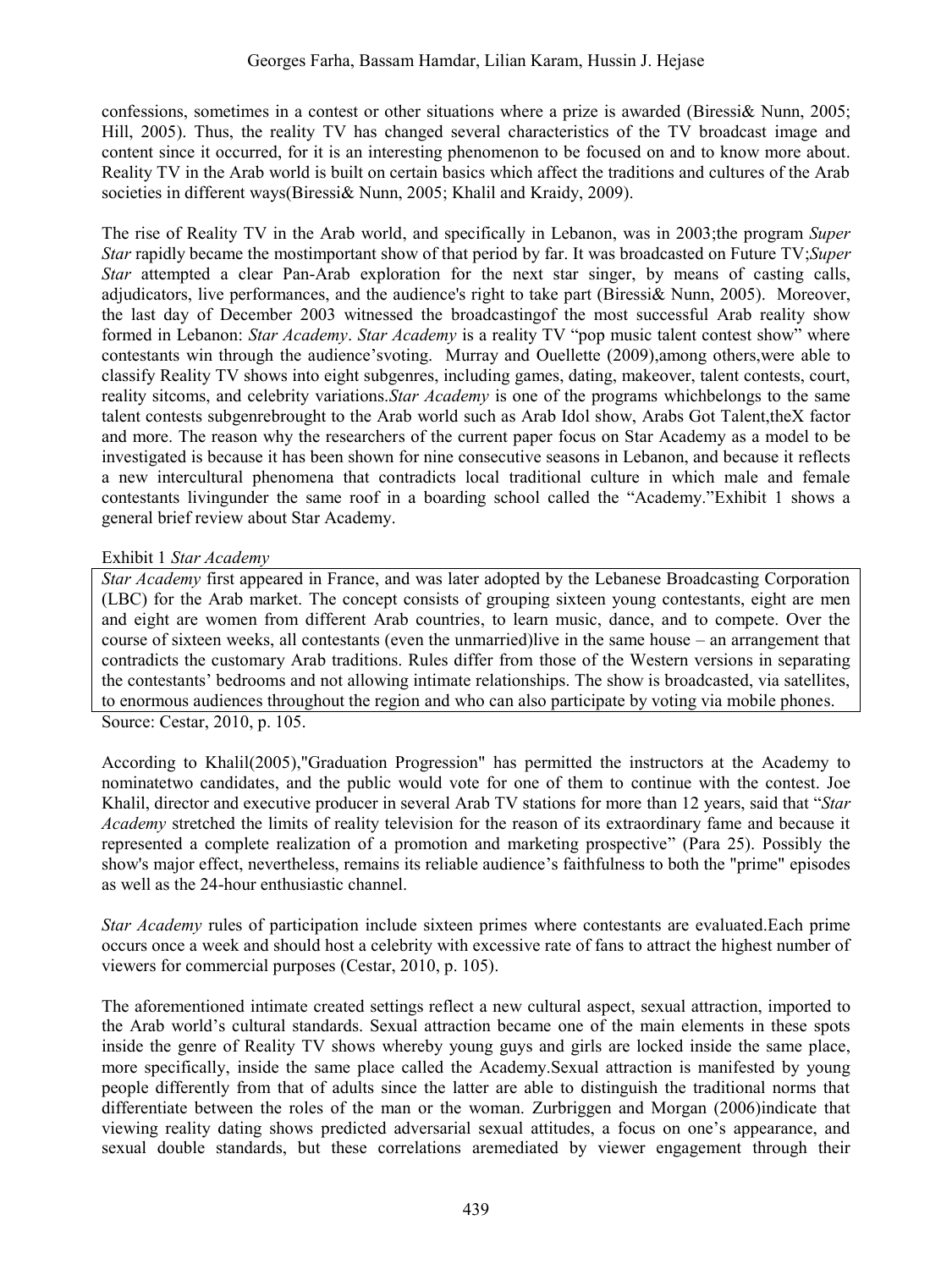interaction with the candidates' activities.Markey & Markey (2012) researched the viewers' connectedness to Reality TV shows; they suggest that reality television connectedness (i.e., feeling as if one relates personally to the show) correlates especially with the viewers' appearance (valuing physical appearance as a major facet of self-esteem), but not related to their performance.In the case of young people,and according to Galloway (2013), "reality programming was also related to more attention to physical appearance with 72% of reality TV watchers saying they spend a lot of time on their appearance, compared with 42% of those who didn't watch reality shows" (Para 10).

#### **Reality TV Shows and Culture**

Research findings concur that people's cultures determine their needs and justify their behaviors since these are acquired through local values, religion, beliefs, along with physical components such as clothing and tools (Hall, 2003; Keegan & Green, 2013). In this research paper, the physical aspects is taken into consideration so as to evaluate how much the image diffused from the *Star Academy*'s talent contestant genre of reality TV shows, is mirrored by teenage Arabs' ways of dressing, eating, speaking or/and acting. According to Zaharna (2001), culture is described as a "blueprint", a "road map", an "imprint" and even a "collective unconscious". The researchers stress culture, within the Arab nations, as a significant variable that might influence teenagers' behaviors and perceptions. Culture is seen as the larger umbrella under which communication is covered, and under which a person develops and improves his/her competencies either by education or training. Moreover, Arab nationalism, which characterizes the Arab culture, has generally "based its principle of unity around such factors as language and geography rather than faith" (Browers, 2009, p. 20).

For decades, scholars have viewed global television through the lens of cultural imperialism, focusing on programs mainly produced by US and UK markets and exported to foreign nations, including the Middle East. However, the imported Reality TV shows reproduced and presented on the Arab TV screen are not taking into consideration cultural differences, though Oren and Shahaf (2011), contributors address massive global hits ranging from the "Idol" franchise around the world, dance competitions, sports programming, quiz shows, sitcoms, reality TV shows, and more.

[Elouardaoui](http://www.eurozine.com/authors/elouardaoui.html) (2013) pointed out that "in light of the rapid profusion of satellite Arab TV channels, one might wonder if the shift towards privatization, transnationalism and liberalization in Arab media has only led to the emergence of commercially-based entertainment programs…" (p. 5).Nachbar and Lause (1992) assert the popular equation which states that "the popularity of a given cultural element (object, person, and event) is directly proportional to the degree to which that element is reflective of audience beliefs and values" (p. 5). While Miller (2008) contends that "the higher the level of popularity, whether in that era or over time, is indicative of the level of reflexivity of the era in which it was produced. For example, television programming in 1950s reflected the myth of family values" (p. 4).

Miller asserts that reality programming today, is a reflection of current audience' beliefs and values regarding the following:

- 1) Reality television is a reflection of the concept of culture as a commodity available for sale to those who pay more dollars
- 2) Access of other people's lives, recent occurrences, and experiencing as many culture as quickly as possible
- 3) A reflection of audience beliefs in the virtues of celebrity culture seeking for spotlight and  $fame(pp. 4-5)$

In their turn, Riley and Rosen (2011) stress the fact that each generation of television programming reflects some elements of the major beliefs and values of the time in which it was created.

Kraidy (2006) contends that "Star Academy was as controversial as it was popular. Clerics and politicians from Morocco to Iraq condemned it; electronic diatribes swirled against it in cyberspace" (p. 19). "The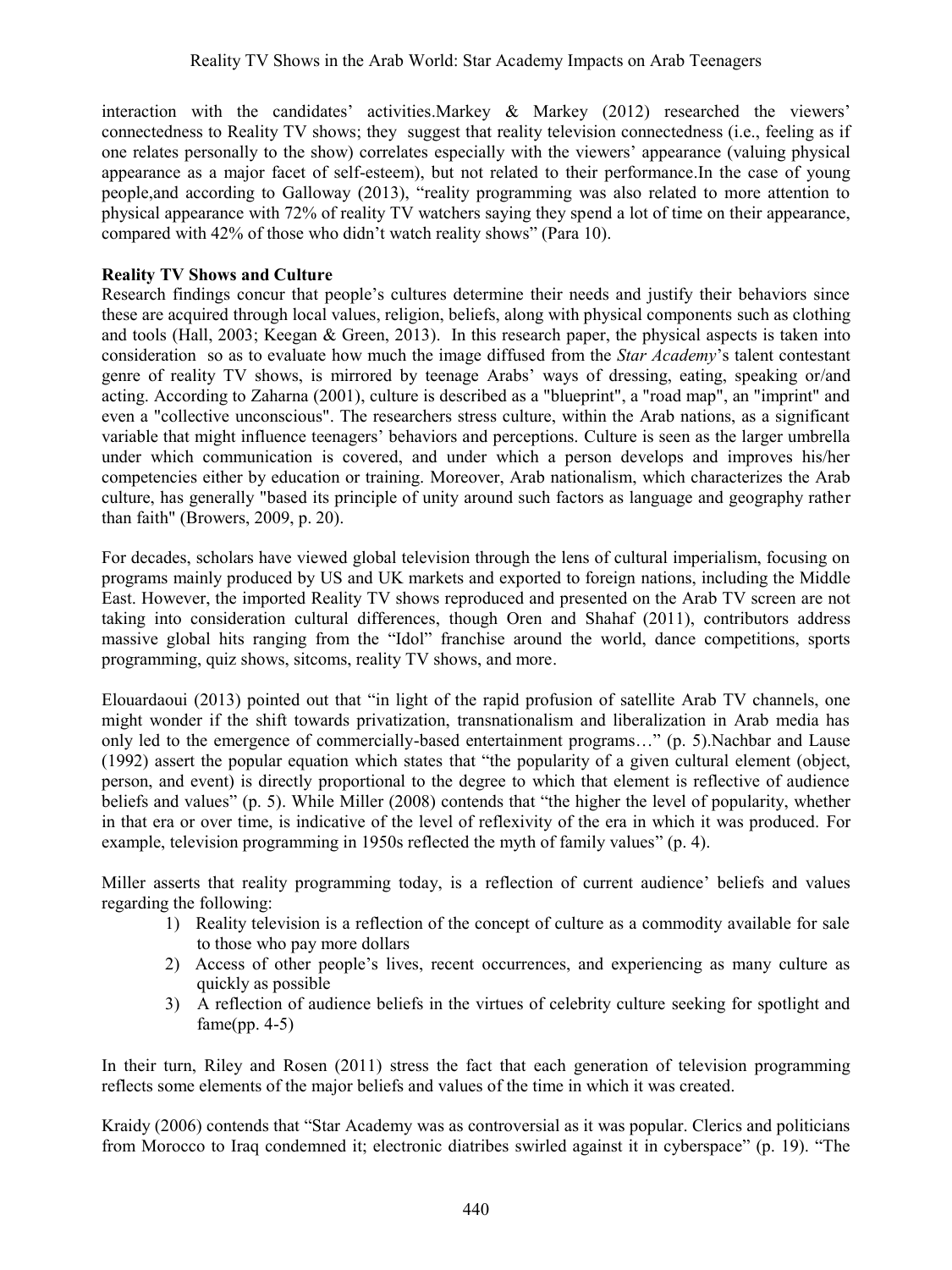controversy surrounding Star Academy persisted and evolved into a highly public debate about a variety of hot-button issues having to do with modernity and tradition, social change and cultural identity" (p. 20). Kraidy (2009) pointed out the many changes that *Star Academy* has brought to the concept of Arab traditions and cultures: viewers are being inspired by the participants' activities, hence leading several conservative families to disconnect the popular Lebanese LBC television channel so as to stop their children from watching and imitating the participants' dresses, behaviors on stage, and their interactions with the other sex.

Around the aforementioned perspectives, Beach (2003) contends that "media representations shape teenagers' perceptions of experience, their beliefs about gender, social class, race, and values in the society" (Para 5). However, Tobin (2001; cited in Beach 2003) argues that " teens are able to resist these representations and adopt their own creative alternatives" (Para 5);accordingly, "teens may recognize that media texts represent idealized role models or identities that shape their own self-images" (Beach, 2003, Para 7). Beach (2003) contends that "teens learn to recognize the power of media representations to go beyond simply mirroring cultural practices to actually create cultural practices and ways of thinking, just as "reality TV" has created a new, mediated-form of reality" (p. 59).

Armstrong (2013) posited that "Reality TV promises access to real people (contestants) in ordinary and extraordinary situations. These contestants conform to specific demographic ideals such as diverse ethnic and racial representation to avoid alienating consumer groups; the equal representation of males and females, and; the physical attractiveness and youth of the selected participants." (pp. 77-78).

Uses and gratifications approach suggests that the use of media is not passive but involves an interaction between the viewer and media. "Research found that viewers were purposeful in their media consumption and actively selected media to satisfy specific needs and wants" (Pearce, 2009, p. 244).According to Dr. Khalil Rinawi, instructor of communications (cited in Agbarieh, n.d.), "Arab society is highly emotional, and the programs on Reality TV are based on the factor of emotional identification between the viewer and the protagonists"(Para 10). "The Arab channels ignore social and ethical borders in order to enlarge earnings. It is obvious to see how the participants symbolize, an exceedingly tolerant, social cultures that are unusual for Arab society, as they hug and kiss on live TV. Although most viewers agree with the undesirability of such actions, they cannot split their eyes away from the screen. The reality shows get such high ratings that one wonders about present priorities in the Arab world" (Agbarieh, n.d., Para 5-6). Consequently, the researchers of this paper seek to examine the interaction between teen's perceptions and reality show viewing. This will later facilitate a future research approach that applies semiotic analysis to understand the intended meaning of the images presented in the Reality TV programs.

# **2. Research Questions**

Ayish (2009) asserts that "western-style television programs, in particular Reality TV, have stirred much controversy and heated public debate in Arab societies over their potentially detrimental effects on the region's social values and traditions" (Para 1). Specifically, Reality TV shows in the Arab world have raised many question marks regarding their influence on Arabs teenagers' societal and cultural components, knowing that these teens are in the process of forming their own personality and identity. Despite all the financial and technological benefits generated by such shows; the message and image they reflect to viewers is under much criticism. "Reality Television has a huge impact on the youth watching viewing them. The cast members of these shows impact a certain behavior, appearance, and physiology. It has a negative impact because it makes them want to think, act, and feel like the characters on the screen which takes away critical thinking and true emotion towards situations" (Anonymous, 2013, Para 5).

The exposure of teenage viewers to *Star Academy* talent contestant reality TV show may influence their forming identity and personality and make them desire to adopt the fame image reflected on T.V by the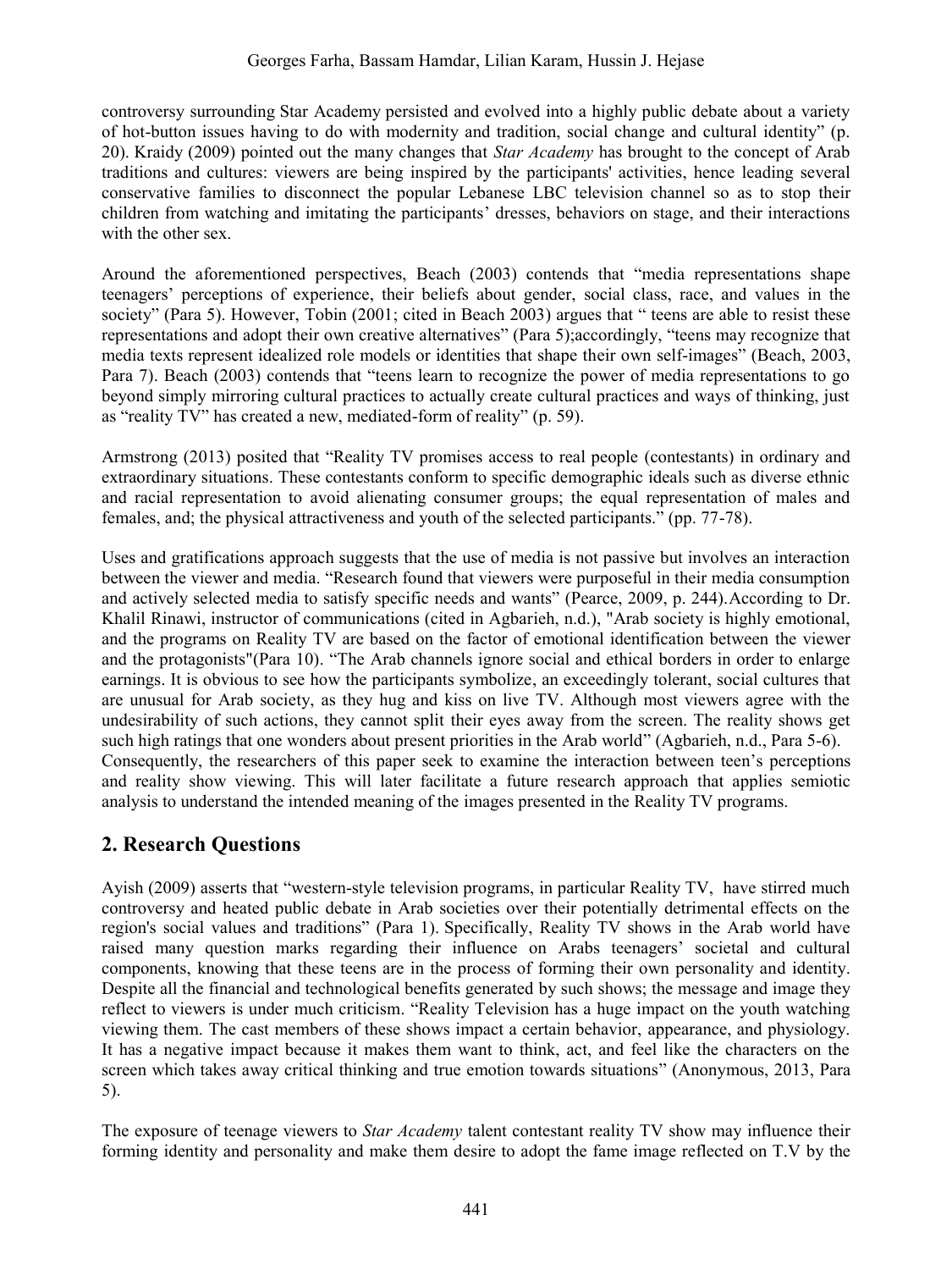ordinary people who are chosen as participants. In order to investigate the impact of *Star Academy* on teenage Arabs in general and teenage Lebanese in particular, the following factors are measured: The amount of exposure to *Star Academ*y and its influence on age, gender, culture, identity, personality, behavior, perception, and image. Accordingly, the researchers developed the following research questions:

- 1. To which extent does real TV mirror reality?
- 2. To which extent does *Star Academy* reality TV image influence the teens' lifestyle?
- 3. Does reality TV image, as illustrated by *Star Academy,* reflect Lebanese and Arabs' culture? If yes, how?
- 4. Are Lebanese and Arab teenagers aware of what is and what is not acceptable in their respective societies? How?
- 5. How can *Star Academy* image influence people's beliefs, attitudes, perceptions, and behaviors?

# **3. Methodology**

This paper is exploratory in nature and uses quantitative research methodology. The purpose is to assess the extent to which *Star Academy* influences Arab and Lebanese teenagers' cultural beliefs, attitudes, perceptions, and behaviors. The quantitative approach is based on using a survey questionnaire distributed to two stratified samples of teenagers selected conveniently based on their gender and age categories as well as on their willingness to participate in the research. One sample consisted of teenage audience who had attended the studio primes of *Star Academy,* and another sample of teenagers who viewed the show on TV at their homes.

### *Survey Design and Procedures*

A survey questionnaire consisting of two sections was used. The first section consists of 21 questions related to the respondents' views and attitude towards the Reality TV program. Questions explored cultural values and opinions about the structure of the program, and to what extent they, as viewers/audience, support and interact with the actors. Moreover, questions assessed the extent the image of *Star Academy* influence Arab teenagers' attitudes and behavior. The second section consists of demographic questions. In both sections triadic and multiple choice questions are used.

Data for the first sample annotated "audience" data, using the survey, was collected at the Lebanese Broadcasting Corporation International (LBCI) premises — well known Lebanese TV station—as *Star Academy* show was broadcasted. While, data for the second sample annotated "viewers" data, using the survey, was chosen from fieldwork visitations to different geographical regions in Lebanon. The field surveyors for both samples underwent proper training to execute data collection. Surveyors were divided into two teams, one team interviewed audience during primes in the TV station studio, and the other team interviewed respondents who watched the show on their TV sets at homes.

# *Sample Selection*

The sample respondents for this study consist of Arab Lebanese teenage males and females aged between 12 and 19 from the general Lebanese public who watch *Star Academy*. 150 respondents are from the audience who attend primes and 150 from teens who view the show at home. The sample was selected according to the "Quota Sampling" technique where a population is first segmented into mutually exclusive sub-groups that is based on gender (where females form 52% of the samples), and age category (where two groups were specified as major watchers of the show, namely 12-15 and 16-19years old with a distribution of 48% to 52%, consecutively) just as in stratified sampling. As observed, judgment was used to select the subjects from each segment based on a specified proportion (Hejase and Hejase, 2013).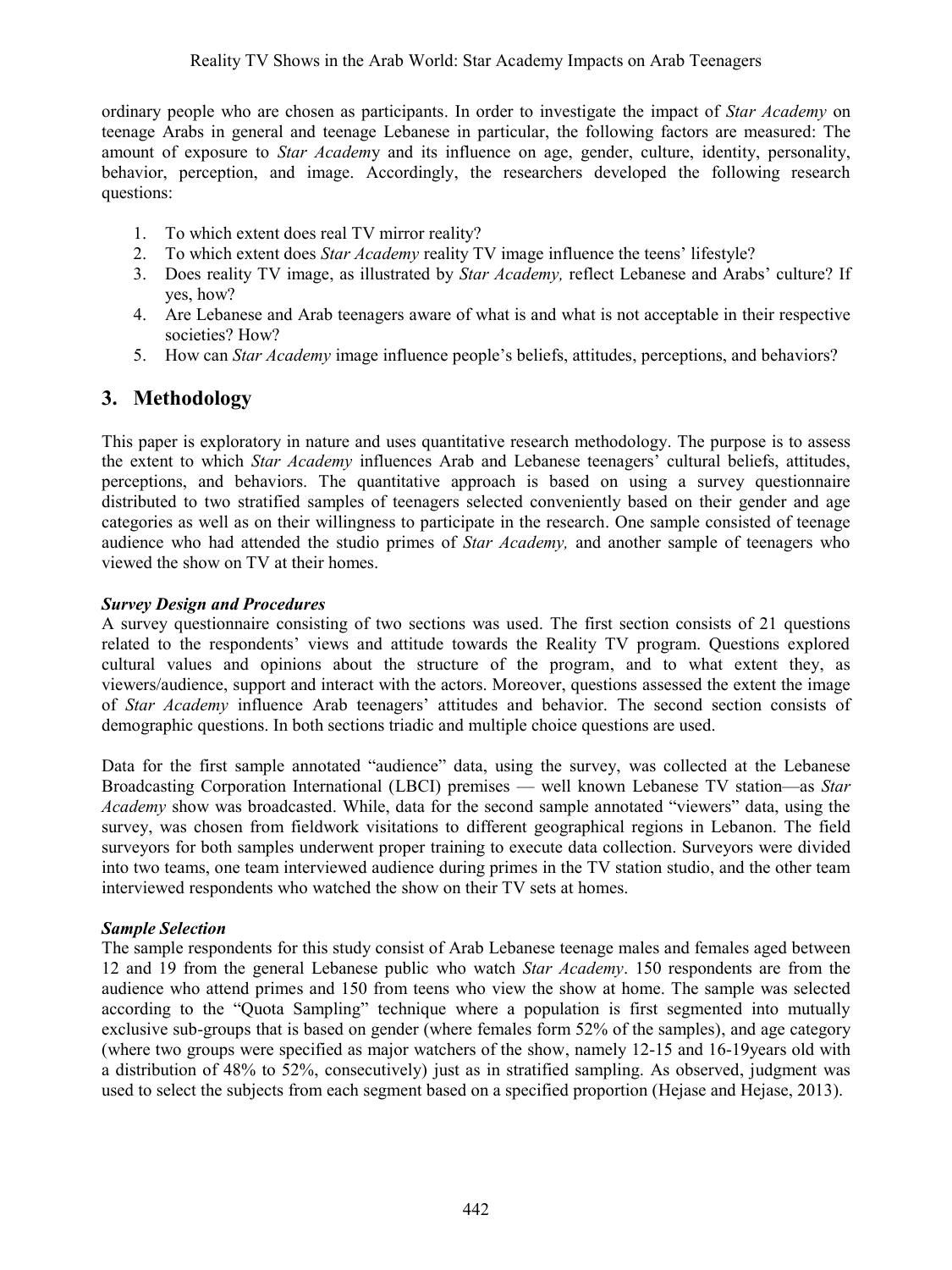# **4. Results and Findings**

Descriptive statistics was applied to analyze the answers quantitatively and to investigate the variables that made up the research on how the image of *Star Academy* affects Arabs teens' attitudes, perceptions, and behaviors. Data of the survey is reported using cross-tabulation based on gender, age category, and audience versus viewers.

## *Demographics*

Although the intention was to distribute the proportion of audience to viewers as 50-50, however the final distribution consists of 48.33% (145/300) audience versus 51.67% (155/300) viewers. Age categories consist of 47.67% 12-15 years old versus 52.33% 16-19 years old. Moreover, 48.33% are males and 51.67% are females. Table 1depicts the gender distribution of each age category.

|              |           | Audience category distribution |                |        |                |
|--------------|-----------|--------------------------------|----------------|--------|----------------|
| Age          |           | Total<br>Gender                |                |        |                |
|              | Frequency |                                | Percent        |        | (based on 300) |
|              |           |                                | (based on 300) |        |                |
|              | Male      | Female                         | Male           | Female |                |
| $12 - 15$    | 33        | 35                             | 11.00          | 11.67  | 22.67          |
| $16-19$      | 37        | 40                             | 12.33          | 13.33  | 25.66          |
| <b>Total</b> | 70        | 75                             | 23.33          | 25.00  | 48.33          |
|              |           | Viewers category distribution  |                |        |                |
| Age          |           |                                | Gender         |        | Total          |
|              |           | Frequency                      | Percent        |        |                |
|              |           |                                | (based on 300) |        |                |
|              | Male      | Female                         | Male           | Female |                |
| $12 - 15$    | 36        | 39                             | 12.00          | 13.00  | 25.00          |
| $16-19$      | 39        | 41                             | 13.00          | 13.67  | 26.67          |
| <b>Total</b> | 75        | 80                             | 25.00          | 26.67  | 51.67          |

#### **Table 1: Category distribution**

General views and attitudes toward the program

# **(1) The Reality Reflection of Star Academy Program among Teenagers**

# *Based on Gender:*

Results show that 38.13% of male respondents who watch *Star Academy* regularly declare that these shows "somewhat" reflect the reality of the participants, 30.22%confirmed that these shows reflect the reality of the said participants, while 31.65% did not agree". On the other hand, 44.10% of females "somewhat" believe that the shows reflect reality, and 26.09% think they don't. The percentage of males who believe that the program does not reflect the reality of its participants is higher than that of females who believe so.

# *Based on Age:*

43.95% of respondents who are 12-15 years old, and who watch *Star Academy* regularly declare that these shows "somewhat" reflect the reality of the participants, 38.22%confirmed that these shows reflect the reality of the said participants, while 17.83% answered with a "No". On the other hand, 38.46% of respondents 16-19 years old "somewhat" believe that the shows reflect reality, and 20.98% think they don't. The percentage of respondents within the age range of 12-15 years old who believe that the program does not reflect the reality of its participants is lower than that of 16-19 years old who believe otherwise. This discrepancy maybe attributed to maturity. .

#### *Based on audience versus viewers:*

36.00% of audience respondents who watch *Star Academy* regularly declare that these shows "somewhat" reflect the reality of the participants, 38%confirmed that these shows reflect the reality of the said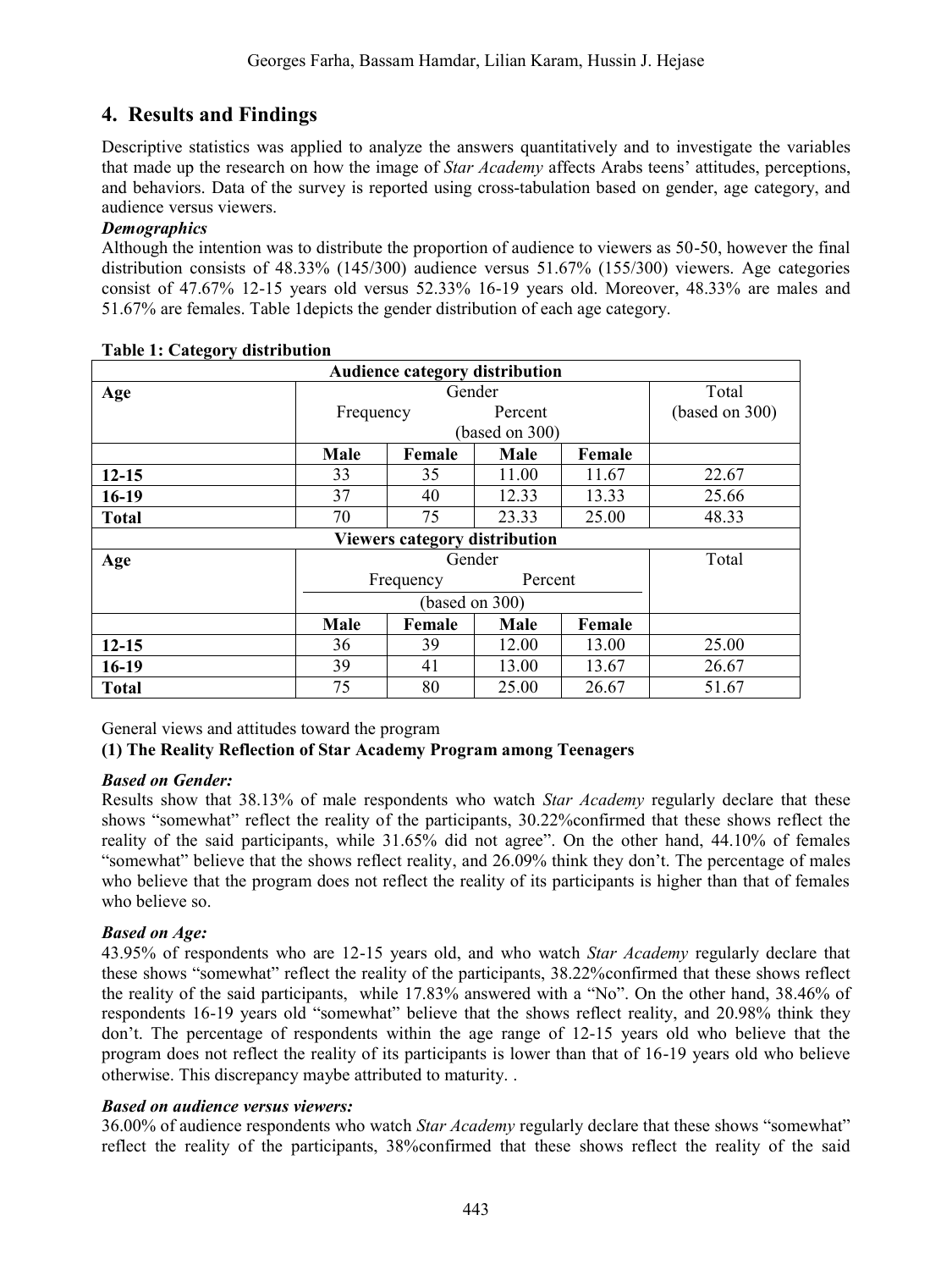participants, while 26% did not agree. On the other hand, 46.67% of viewers "somewhat" believe that the shows reflect reality, 22% answered with "yes" and 31.33% think they don't. The percentage of audience who believe that the program does not reflect the reality of its participants is less than that of viewers who believe otherwise. Hence, audience in the studio watching the program live has more touch of reality as compared to viewers who sit at home and watch the program.

## **Variables that Make Teenagers Watch Star Academy**

Table 2 exhibits the reasons for watching *Star Academy*. All the reasons are chosen similarly by gender, age and type of audience. Therefore, data is reported by gender but reflects other categories in the same manner. "Entertainment" is the top factor reported by 60.04% of male respondents and 59.94% of female respondents, followed by "liking one of the participants and following his/her news" with a percentage of 20.96% for males and 25.04% for females. "Getting to know new cultures" comes in thirdas reported by 10% of male respondents and 8.02% of female respondents. 5.30% of males and 3.88% of females watch the show because "their friends watch them and have advised them to". The rest of the variables are not statistically significant to be analyzed.

|                    | Entertainment | Liking of    | Culture  | Following | Social    | Peer     |
|--------------------|---------------|--------------|----------|-----------|-----------|----------|
|                    |               | participants | exposure | trend     | belonging | pressure |
| Gender             |               |              |          |           |           |          |
| Male               | 60.04%        | 20.96%       | 10.00%   | 3.00%     | 0.70%     | 5.30%    |
| Female             | 59.94%        | 25.04%       | 8.02%    | 3.08%     | $0.04\%$  | 3.88%    |
| Age                |               |              |          |           |           |          |
| $12 - 15$          | 49.90%        | 27.02%       | 9.74%    | 3.29%     | 4.19%     | 5.87%    |
| $16-19$            | 50.02%        | 25.94%       | $9.02\%$ | 6.29%     | 3.70%     | 5.03%    |
| <b>Audience vs</b> |               |              |          |           |           |          |
| <b>Viewers</b>     |               |              |          |           |           |          |
| Audience           | 49.60%        | 27.33%       | $9.00\%$ | 6.33%     | 2.41%     | 5.33%    |
| Viewer             | 50.33%        | 24.31%       | 8.36%    | 6.33%     | 3.34%     | 7.33%    |

### **Table 2: Variables that Make Teenagers Watch Star Academy**

#### **Variables that Make Teenagers like Star Academy**

Table 3 shows the multiple reasons for liking *Star Academy*. All the reasons are chosen similarly by gender, age and type of audience. That is,38.88% of male respondents and 39% of female respondents chose "Friendship" to be the first factor as a reason why they like to watch *Star Academy*, followed by "participants' behavior," "participants' lifestyle," "participants' characters, "and "participants' romance." "Friendship" was reported to be the number one factor in all the criteria of comparison.

#### **Table 3: Variables that Make Teenagers like Star Academy**

|                            | Participants | Participants | Participants | Participants | Participants |
|----------------------------|--------------|--------------|--------------|--------------|--------------|
|                            | Friendship   | Lifestyle    | behavior     | Character    | Romance      |
| Gender                     |              |              |              |              |              |
| Male                       | 38.88%       | 20.12%       | 25.16%       | 10.24%       | $5.60\%$     |
| Female                     | 39.00%       | 20.02%       | 26.71%       | 9.15%        | 5.12%        |
| Age                        |              |              |              |              |              |
| $12 - 15$                  | 38.13%       | 19.85%       | 25.84%       | 10.11%       | $6.07\%$     |
| $16 - 19$                  | 39.75%       | 20.29%       | 26.03%       | 9.28%        | 4.65%        |
| <b>Audience vs Viewers</b> |              |              |              |              |              |
| Audience                   | 51.33%       | 28.67%       | 28.00%       | 16.00%       | 7.33%        |
| Viewer                     | 36.00%       | 34.00%       | 31.33%       | 15.33%       | 20.67%       |
|                            |              |              |              |              |              |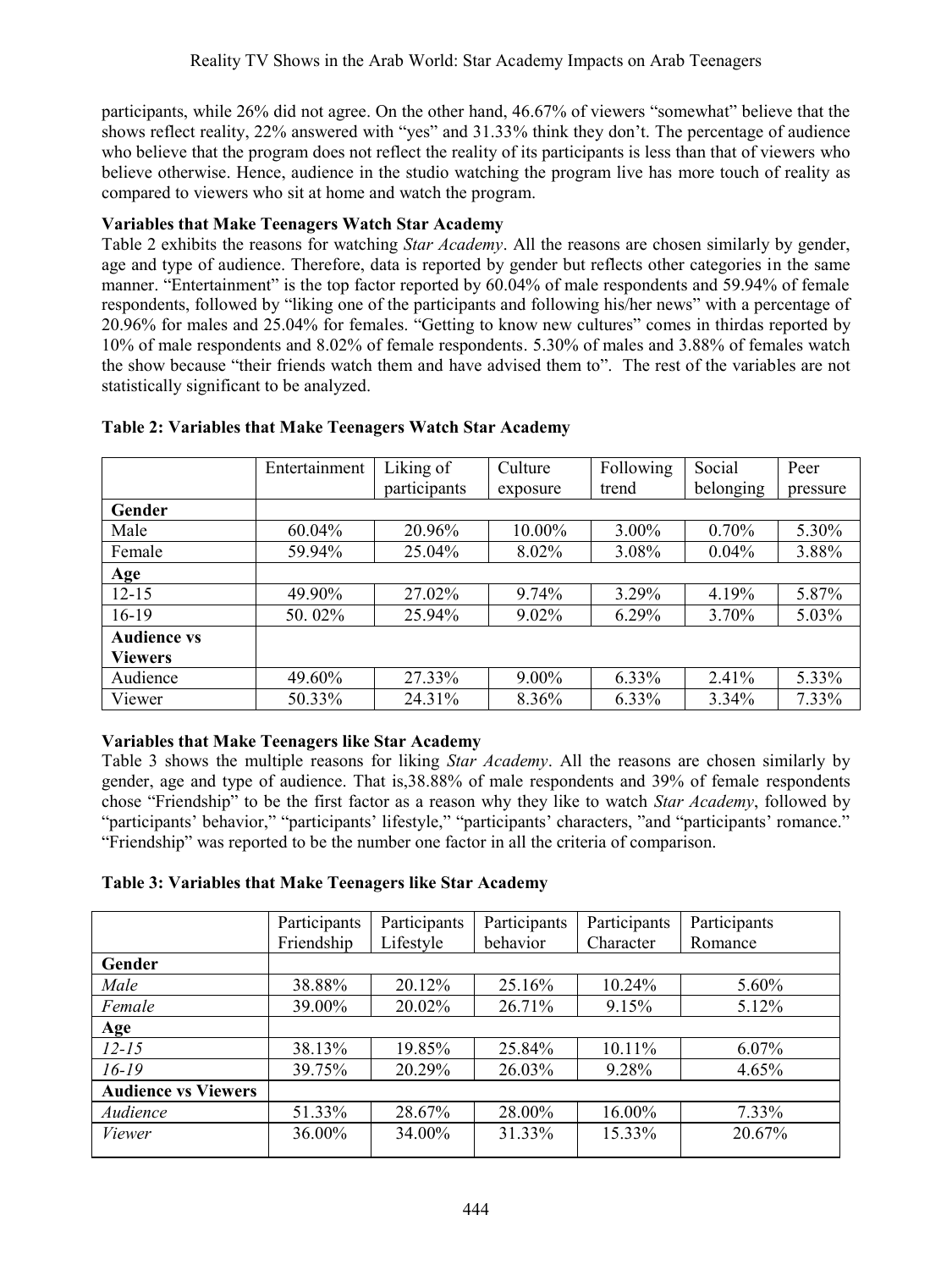#### **Teenagers Cultural Acceptance of the "Stars of the Show Living under the Same Roof"**

Table 4 shows that 76.98% of male respondents versus 60.25% of female respondents accept that young men and women live under the same roof throughout the show, whereas 16.55% males versus 24.84% females "somewhat" accept it, and only 6.47% males versus 14.91% females disapprove of it totally. The percentage of male teens who accept this fact is higher than that of females. The table also shows similar overall trends in age category and type of viewers except where viewers' acceptance is higher than that of audience, and viewers' rejection is less than that of the audience, maybe due to their parents being with them at home.

|                            | Somewhat | Yes    | No     |
|----------------------------|----------|--------|--------|
| Gender                     |          |        |        |
| Male                       | 16.55%   | 76.98% | 6.47%  |
| Female                     | 24.84%   | 60.25% | 14.91% |
| Age                        |          |        |        |
| $12 - 15$                  | 19.11%   | 69.43% | 11.46% |
| $16 - 19$                  | 23.08%   | 66.43% | 10.49% |
| <b>Audience vs Viewers</b> |          |        |        |
| Audience                   | 20.00%   | 64.67% | 15.33% |
| Viewer                     | 22.00%   | 71.33% | 6.67%  |

|  |  |  | Table 4: Teenagers Cultural Acceptance of the Stars of the Show Living under the Same Roof |
|--|--|--|--------------------------------------------------------------------------------------------|
|  |  |  |                                                                                            |

#### **Contradiction of "Stars of the Show Living together" with Arab Values and Traditions**

Table 5 displays that 54.68% of male respondents versus 39.75% of female respondents believe that the fact that young women and men living under the same roof doesn't contradict with the Lebanese values and traditions, whereas 21.58% males versus 36.65% females believe that it "somewhat" does, and approximately 24% of both sexes believe that it does. The results show that the percentage of males who don't believe that it contradicts with the Lebanese values and traditions is higher than that of females, and teens aged between16 to 19 seem to accept that the idea of living together doesn't contradict with their values and traditions, whereas those aged 12 to 15 appear to be more conservative and tied more to values and traditions. A similar attitude is observed between audience and viewers, though with less difference.

|  | Table 5: Contradictions of Stars of the Show Living together with Arabs Values and Traditions |  |  |
|--|-----------------------------------------------------------------------------------------------|--|--|
|  |                                                                                               |  |  |

|                            | Somewhat | Yes    | N <sub>o</sub> |
|----------------------------|----------|--------|----------------|
| Gender                     |          |        |                |
| Male                       | 21.58%   | 23.74% | 54.68%         |
| Female                     | 36.65%   | 23.60% | 39.75%         |
| Age                        |          |        |                |
| $12 - 15$                  | 36.31%   | 21.66% | 32.04%         |
| $16-19$                    | 22.38%   | 25.87% | 51.75%         |
| <b>Audience vs Viewers</b> |          |        |                |
| Audience                   | 32.00%   | 26.67% | 41.33%         |
| <i>Viewers</i>             | 27.33%   | 20.67% | 52.00%         |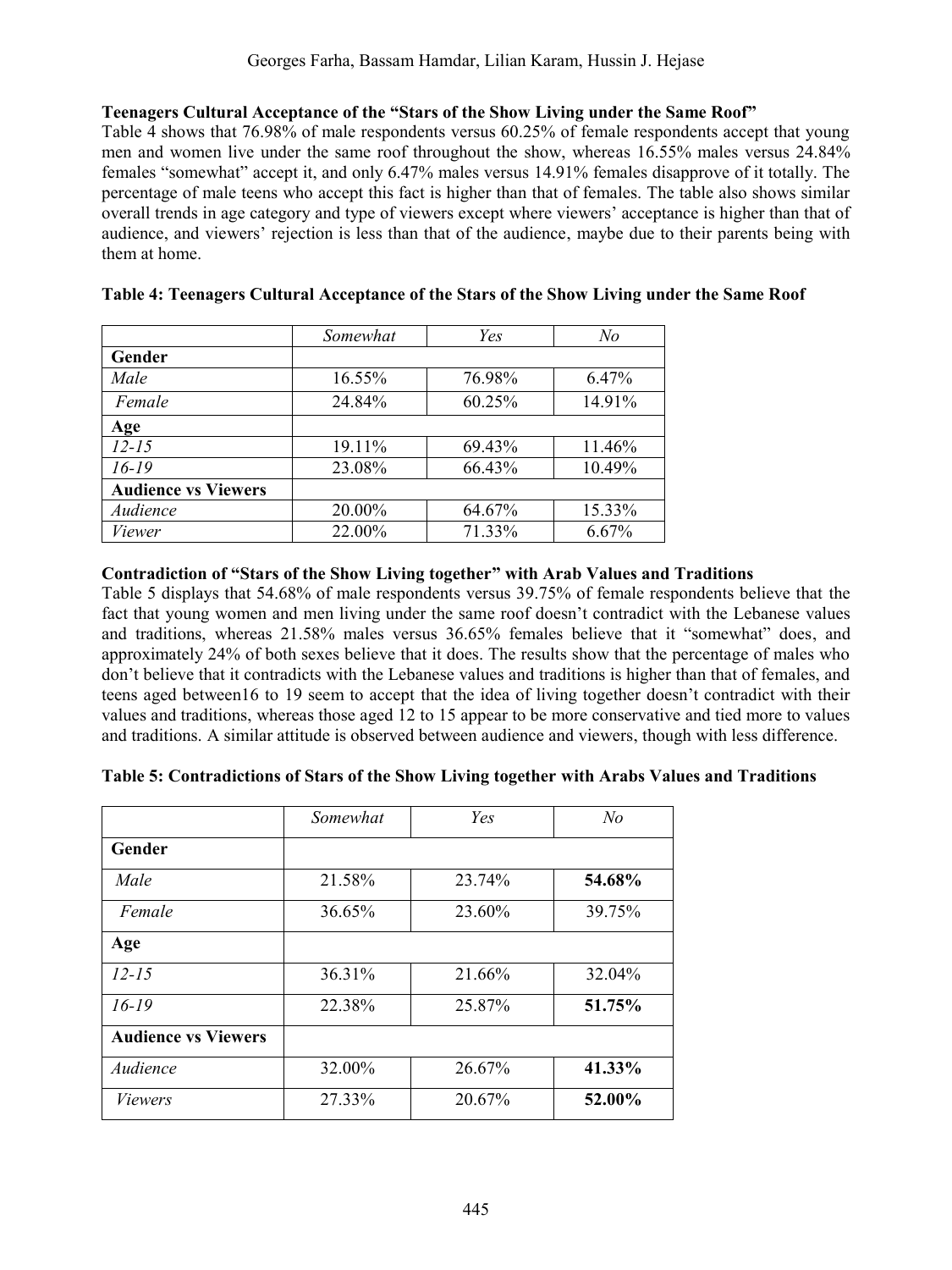### **Eagerness among Teenagers to Participate in the Show**

Table 6 shows that females (44.10%) are more eager than males (32.37%) to participate in *Star Academy* if they get the chance to. Teens between 12 and 15showed more eagerness to become contestants than those aged 16 to 19. As for audience and viewers, there is no significant difference in attitudes.

|                            | Somewhat | Yes    | No     |
|----------------------------|----------|--------|--------|
| Gender                     |          |        |        |
| Male                       | 22.30%   | 32.37% | 45.32% |
| Female                     | 29.81%   | 44.10% | 26.09% |
| Age                        |          |        |        |
| $12 - 15$                  | 28.66%   | 45.22% | 26.11% |
| $16-19$                    | 23.78%   | 31.46% | 44.76% |
| <b>Audience vs Viewers</b> |          |        |        |
| Audience                   | 24.00%   | 40.67% | 35.33% |
| <i>Viewers</i>             | 28.67%   | 36.67% | 34.67% |

|  |  | Table 6: Eagerness among Teenagers to Participate in the Show |
|--|--|---------------------------------------------------------------|
|  |  |                                                               |

#### **Factors that influence teenagers the most after watching Star Academy**

Table 7 shows that 27.33% of male respondents and 26.62% of female respondents are influenced by participants' outer appearance. Secondly, 20.33% males versus 24% females are influenced by candidates' "way of dressing and hairdo". Thirdly, males versus females respondents are influenced by the candidates' "way of speaking", and fourthly, by the latter's "behavior in front of camera." Further, 17.99% males versus 8.63% females admit that their patterns of watching TV have changed, whereas an insignificant percentage of respondents is not influenced by anything. The first three factors are labeled similarly by the type of audience where, "outer appearance" is first, followed by "way of dressing and hairdo," and "way of speaking." The audience is more affected by the "pattern of watching TV" as compared to the viewers; and, the viewers are more affected by the "Behavior in Front of Camera." The first could have been influenced by the joy of being in the studio in person while the viewers are affected by the changes that contestants' behavior in front of cameras.

|                    | Outer      | Way of   | Pattern of | <b>Behavior</b> in | Hairdo    | Nothing  | <i>Others</i> |
|--------------------|------------|----------|------------|--------------------|-----------|----------|---------------|
|                    | Appearance | Speaking | Watching   | <i>Front of</i>    | and dress |          |               |
|                    |            |          | TV         | Camera             | code      |          |               |
| Gender             |            |          |            |                    |           |          |               |
| Male               | 27.33%     | 20.14%   | 17.99%     | 13.67%             | 20.33%    | $0.54\%$ | $0.00\%$      |
| Female             | 26.62%     | 20.57%   | 8.63%      | 20.18%             | 24.00%    | $0.00\%$ | $0.00\%$      |
| Age                |            |          |            |                    |           |          |               |
| $12 - 15$          | 27.00%     | 20.57%   | 12.63%     | 16.40%             | 23.18%    | 0.40%    | $0.00\%$      |
| $16 - 19$          | 26.95%     | 20.15%   | 14.00%     | 17.45%             | 21.15%    | 0.14%    | $0.00\%$      |
| <b>Audience vs</b> |            |          |            |                    |           |          |               |
| <b>Viewers</b>     |            |          |            |                    |           |          |               |
| Audience           | 28.22%     | 19.30%   | 20.27%     | 10.00%             | 22.21%    | $0.00\%$ | $0.00\%$      |
| Viewer             | 25.73%     | 21.41%   | 6.36%      | 23.85%             | 22.12%    | $0.54\%$ | $0.00\%$      |

**Table 7: Factors that influence teenagers the most after watching Star Academy**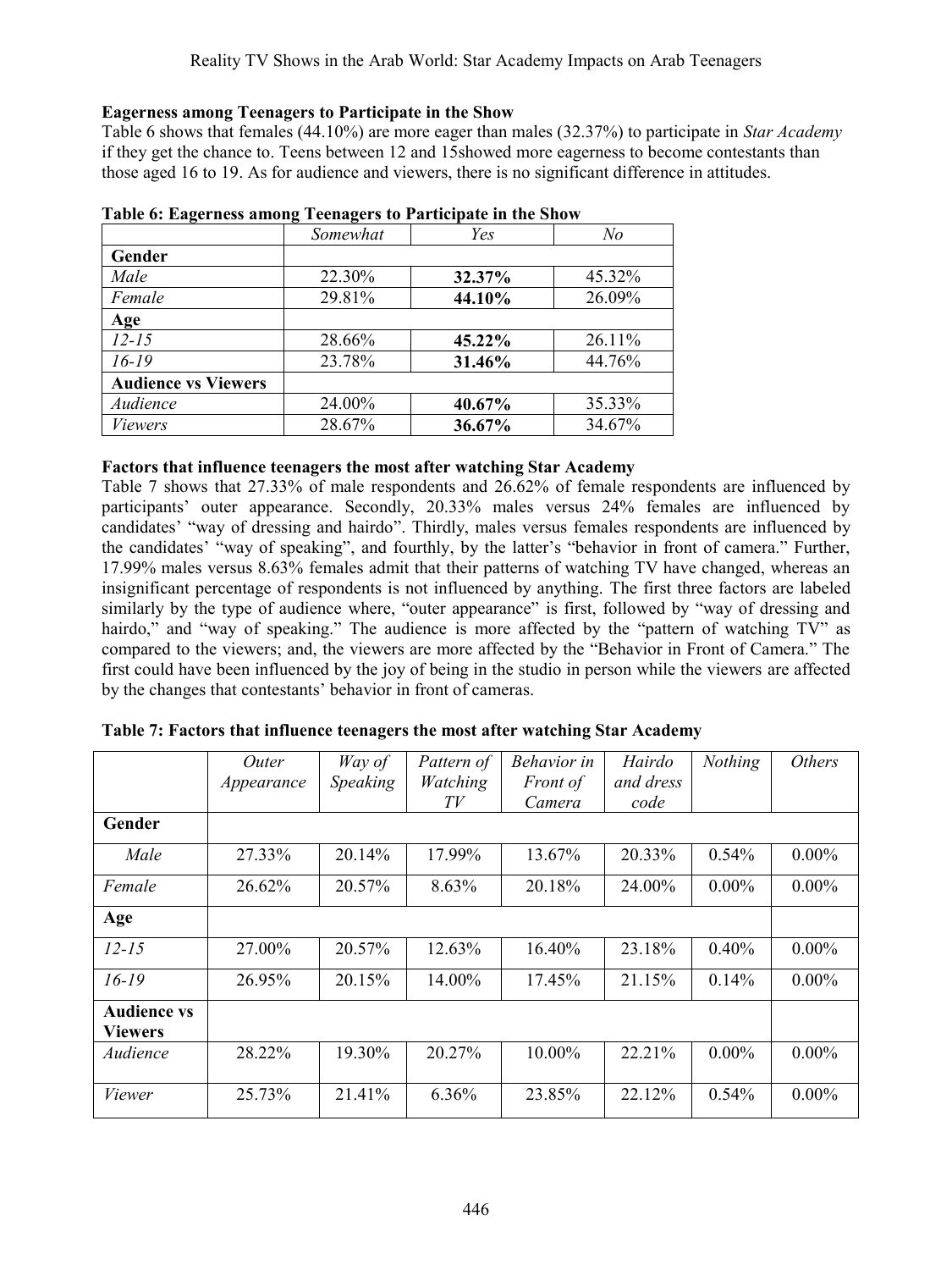### **Reflection of a Positive or a Negative Image of Star Academy on Society**

Table 8 shows 96.40% of male respondents versus 95.03% of female respondents believe that *Star Academy* reflects a "positive" image of the Lebanese society. Only a small percentage of both males and females believe that *Star Academy* show reflects a "negative" one. Results on the average also show a similarity in opinion as manifested by age patterns and type of audience.

|                            | Positive Image | Negative Image |
|----------------------------|----------------|----------------|
| Gender                     |                |                |
| Male                       | 96.40%         | $3.60\%$       |
| Female                     | 95.03%         | 4.97%          |
| Age                        |                |                |
| $12 - 15$                  | 97.45%         | 2.55%          |
| $16 - 19$                  | 93.71%         | 6.29%          |
| <b>Audience vs Viewers</b> |                |                |
| Audience                   | 93.33%         | 6.67%          |
| Viewer                     | 98.00%         | 2.00%          |

#### **Table 8: Reflection of a Positive or a Negative Image of Star Academy on Society**

#### **Perception of Star Academy as a measure of societal development or deterioration**

Table 9 shows that the majority of the survey respondents (96.40% males and 95.03% females) consider *Star Academy* to be a measure of societal development, whereas a little percentage of respondents considers it a sign of deterioration and backwardness. Teens' opinions do not differ significantly between females and males. Whereas those aged 12 to 15 are more positive and believe that *Star Academy* show is a measure of societal development than those aged 16 to 19. This also applies to viewers in comparison with audience, where viewers are more positive and believe that *Star Academy* show is a measure of societal development.

|                            | Societal    | Societal      |
|----------------------------|-------------|---------------|
|                            | Development | Deterioration |
| Gender                     |             |               |
| Male                       | 96.40%      | $3.60\%$      |
| Female                     | 95.03%      | 4.97%         |
| Age                        |             |               |
| $12 - 15$                  | 97.45%      | 2.55%         |
| $16-19$                    | 93.71%      | 6.29%         |
| <b>Audience vs Viewers</b> |             |               |
| Audience                   | 93.33%      | $6.67\%$      |
| Viewer                     | 98.00%      | 2.00%         |

# **5. Conclusions and Implications**

The purpose of the paper is to investigate and assess two samples of respondents' opinions toward the research questions rewritten herein:

- 1. To which extent does real TV mirror reality?
- 2. To which extent does *Star Academy* reality TV image influence the teens' lifestyle?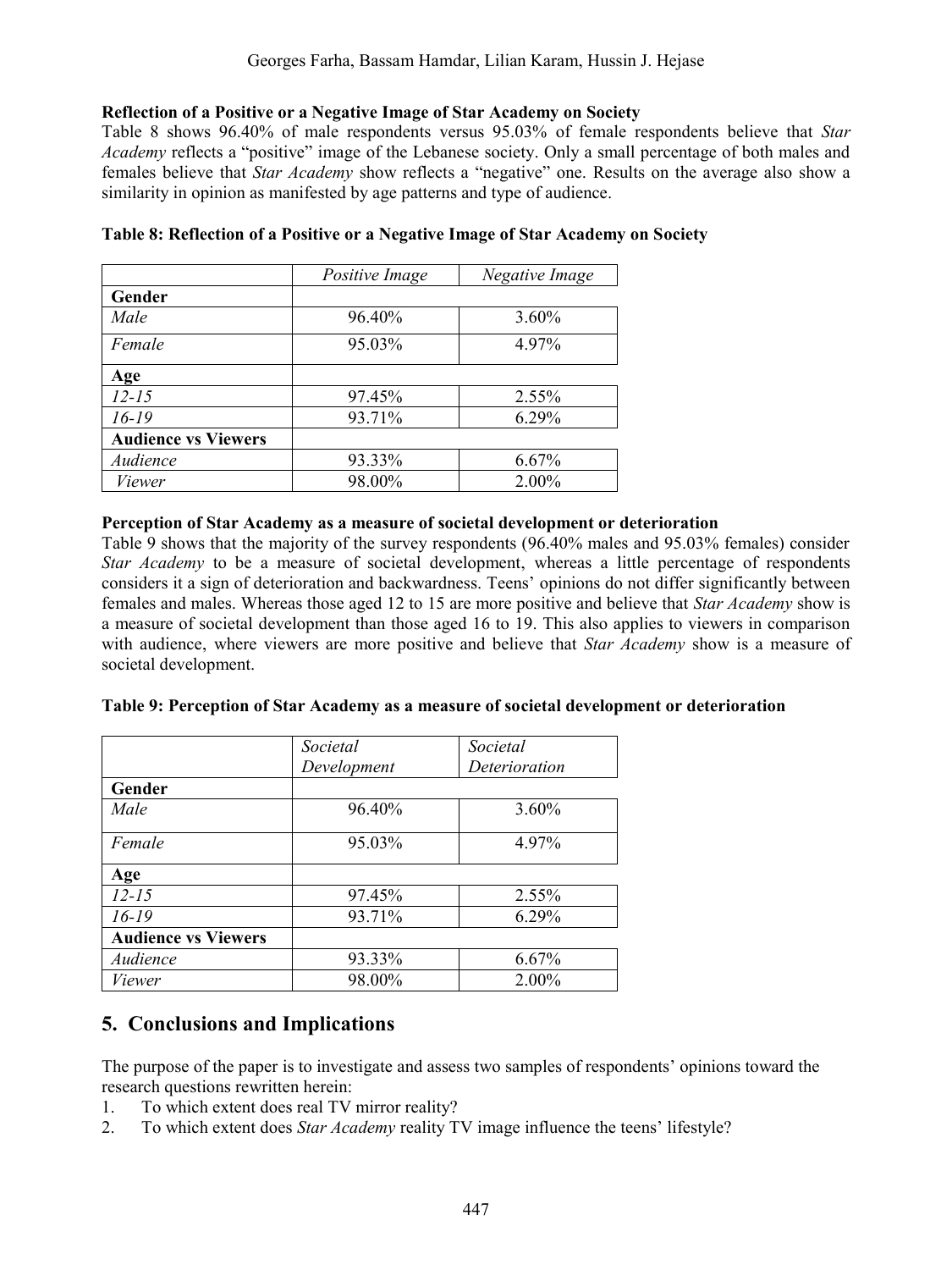- 3. Does reality TV image, as illustrated by Star Academy, reflect Lebanese and Arabs' culture? If yes, then how?
- 4. Are Lebanese and Arab teenagers aware of what is and what is not acceptable in their respective societies? How?
- 5. How can *Star Academy* image influence people's beliefs, attitudes, perceptions, and behaviors?

Results from the descriptive statistics generated from the sample's responses reveal a mixture of findings with regard to *Star Academy*'simpacts on Arab Lebanese teenagers. In response to the first research question, respondents' results are categorized by gender, age and type of audience, whereby 68.35% males, 73.91% females, 82.17% age 12-15, 79% age 16-19, 74% audience, and 68.67% viewers reported that the program "either somewhat or yes it does" reflects reality. Therefore, on the average and irrespective of the characteristic variable, 74.35% of the respondents believe that the program reflects reality. Hill (2005) provides an interpretation for such an outcome by asserting that reality shows suggest that the media is not passive but involves an interaction between viewers and media.

However, 53.31% on the average follow the program just for entertainment, 25.10% follows it because they like the participants, and only a minority of 9.02% follows it to get exposed to different cultures.

The research also provides insight into the second question as to whether*Star Academy* reality TV image builds expectations about lifestyle. Results show that respondents built their expectations based on five show participants' dimensions, namely, friendship, lifestyle, behavior, character, and romance. The highest scores are attributed to friendship (average 40.52%), behavior (average 27.18%), and lifestyle (average 23.83%). The least dimensions are attributed to character (11.69%) and romance (8.24%). Here the average represents the three dimensions of analysis being gender, age and type of audience.

As for the third research question, "Does reality TV image, as illustrated by *Star Academy*, reflect Lebanese and Arabs' culture? If yes, then how?" The response is manifested in the teenagers' cultural acceptance of the "Stars of the show living under the same roof."

Respondents' results are categorized by gender, age and type of audience, whereby 93.53% males, 85.09% females, 88.54% age 12-15, 89.51% age 16-19, 84.67% audience, and 93.33% viewers reported that the respondents' culture "either somewhat or yes they do agree" that the "Stars of the show living under the same roof" is acceptable within their cultural norms. Therefore, on the average and irrespective of the characteristic variable, an overall 89.11% of the respondents believe that their Lebanese and Arab cultures tolerate program's participants living together under the same roof.Andrejevic (2004) contends that the present priorities in the Arab world seem to have changed as evidenced by the program's high ratings, while Hall's (2009) observation that there is contradiction between viewers' undesirability of the show's intimate actions (hugging and kissing) which are based on cultural values versus their behavior while watching (cannot split their eyes away from the screen) is confirmed.

The fourth research question is: "Are Lebanese and Arab teenagers aware of what is and what is not acceptable in their societies? How?"

This question is addressed by analyzing respondents' opinion as to whether there is contradiction between "the "Stars of the show living under the same roof" and Arab values and traditions.

The respondents' answers for such a question are really mixed since more males (54.68%) versus females (39.74%) believe the fact that the stars living together does not contradict values; more mature teenagers (51.75%) versus younger teenagers (32.04%) believe the fact that the stars living together does not contradict values; and, more viewers (52%) versus audience (41.33%) are tolerant of the fact in question. Therefore, on the average, 45.26% have no problem that the stars living under the same roof.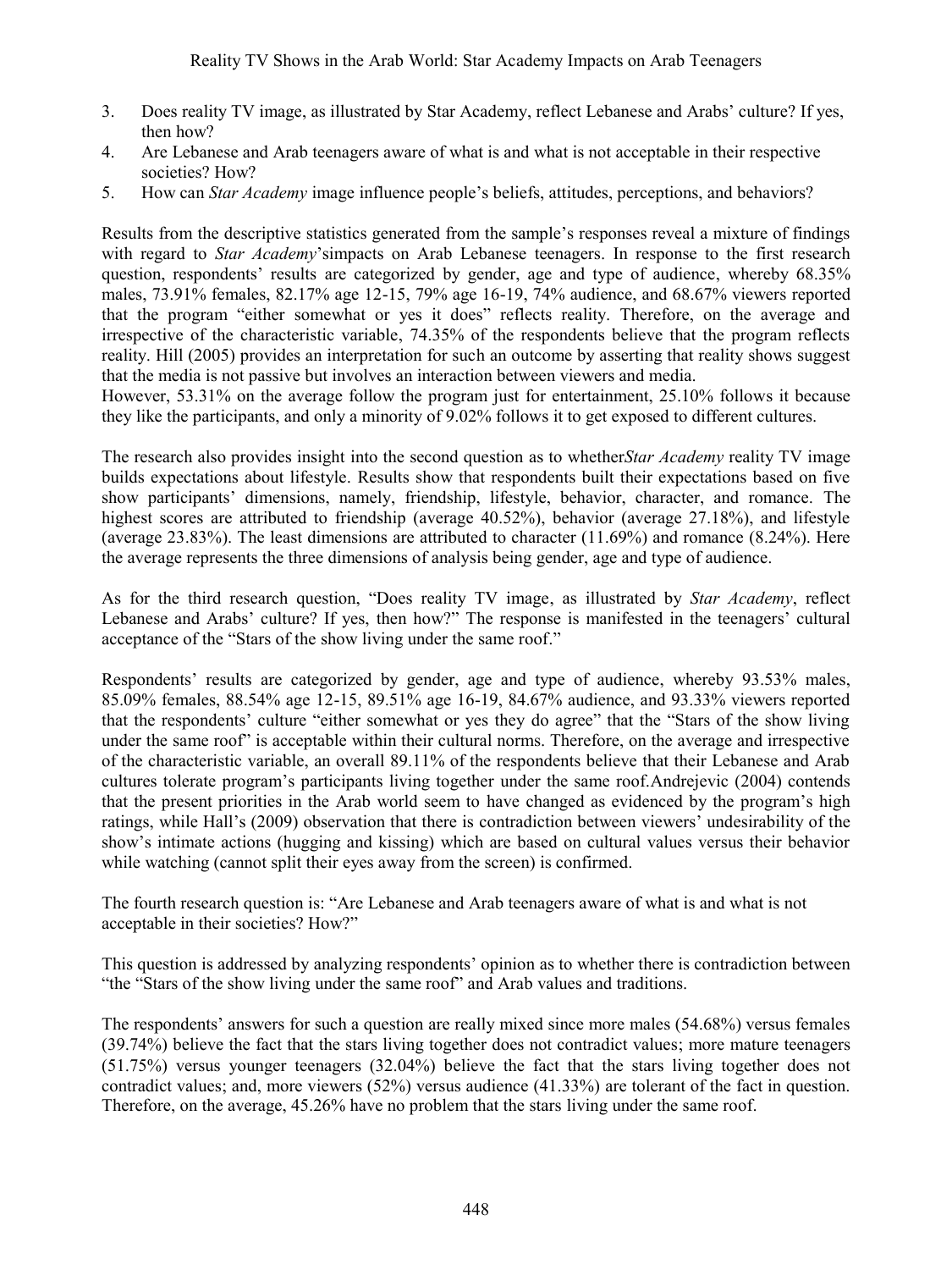Going back to the results of the two aforementioned questions, one may observe that although the grand majority of 89.11% of the respondents perceive that their cultural conviction does not oppose contestants living under the same roof, still when they compare such an act to their values and traditions, almost 50% of the respondents reject the idea. This outcome emphasizes the fact that respondents have agreed at first with the idea but later on became more realistic since they had to reflect on the issue and compared it with their current status at home where values and traditions are practices enforced by their parents and governed by the society at large.

How can Star Academy image influence people's beliefs, attitudes, perceptions, and behaviors? This research question is evaluated by analyzing the responses on three survey questions.

### *(1) Factors influencing teenagers the most after watching Star Academy.*

Several factors were tested including: contestants' outer appearance, way of speaking, pattern of watching TV, behavior in front of the camera, and hairdo and dress code. The most influential factors on teenagers are respondents' outer appearance followed by the way of dressing and hairdo and finally by the way of speaking. This order is confirmed by gender, age categories, and type of audience as delineated in Table 7. However, it is worth noting that when respondents were asked if their pattern of watching TV has changed, male respondents and the audience answered to a higher extent when compared to their females and viewers counterpart. One possible interpretation is that the males present in the studio and watching live performance were more excited by the experience when compared to females, consequently practicing self-regulation of what to see and what not to see in terms of TV shows. The aforementioned results confirm Chandler 's (1995) observation that teenagers tend to create erotic and aesthetic models which are common to genders, reflecting and reinforcing the real homogenizing attitude of clothes, hairdos and behavior.

The researchers also analyzed some few scenes that had an immediate influence on teenagers and made them want to "imitate them (dress code and hairdo) and behave like them".For instance, when one of the contestants woreabandana, a big majority of Lebanese and Arab teens followed his trend and wore it. Another contestant used to cook noodles everyday in the academy and many teenagers started to order noodles everywhere. A third contestant used a specific hairdo and dressed differently than other contestants. He influenced many Lebanese and Arab teens to dress up and fix their hair to imitate him.

#### *(2) Reflection of a positive or a negative image of Star Academy on Society.*

As shown in Table 8, male respondents are more convinced than females respondents that *Star Academy* reflects a "positive" image on society. When responses were categorized per age and type of audience, it became clear that younger aged respondents and viewers are more convinced than older respondents and audience. Looking into such behavior, Kraidy's (2009) observation which states that Arab teenagers are gradually losing identity and making some cultural shifts manifested in their reinforcing cohabitation, for example, is real.

### *(3) Perception of Star Academy as a measure of societal development or deterioration.* Similar results are obtained as compared to question two above.

Reflecting on the overall analysis of the aforementioned three survey questions, it is clear that *Star Academy* has a clear influence on the teenagers as manifested by their behavior, perception and overall sentiment that such programs help develop the society since they bring people together irrespective of their race, religion and region. In addition to that, when respondents were asked if they are eager to participate in such a show, and when grouping "somewhat and yes" answers, reflecting confirmation, the following outcomes are salient: 73.91% (29.81% somewhat; 44.10% yes) of the females confirmed versus 54.67% (22.30% somewhat; 32.37% yes) of the males; 73.88% (28.66% somewhat; 45.22% yes) of the 12-15 age category confirmed versus the 55.24% (23.78% somewhat; 31.46% yes) of 16-19 years old category; and, finally 64.67% (24% somewhat; 40.67% yes) of the audience agreed versus 65.34% somewhat; 36.67% yes) of the viewers. However, the aforementioned influence was discussed by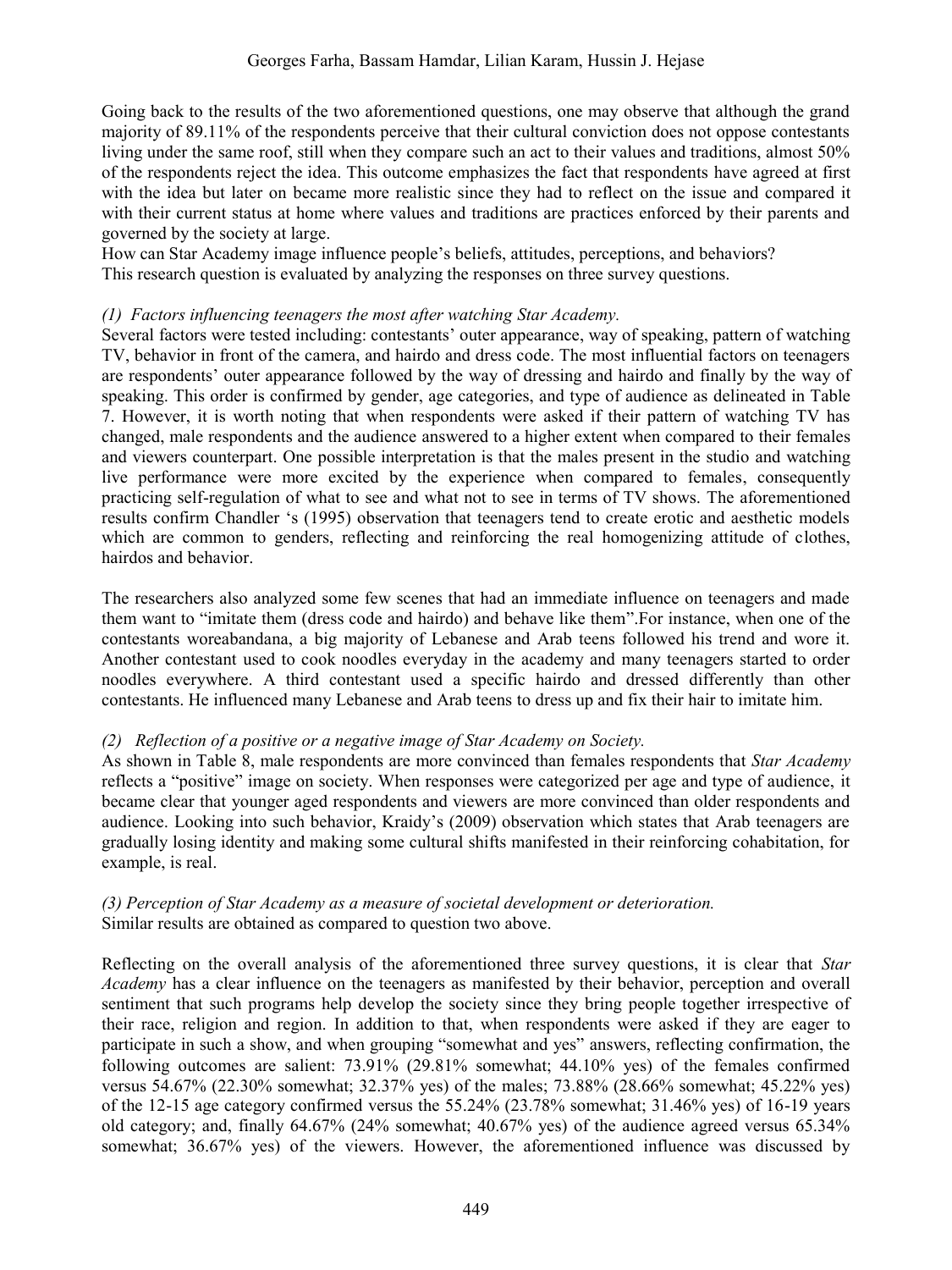O'Guinn & Shrum (1997) and McDermott (2010) who assert that scene portraying stars are exaggerated and distorted in a way to affect the views, motives, and desires of the audience, especially teenagers.

*Star Academy* program brought forward a challenge to the general society in what it is trying to depict; however, in return it is faced with social attitudes which have remained constant because the Arab society is more conservative and demands conformity from its members(Berry et al., 2003;Dr. Georges Masse, professor of cultural studies and international affairs, personal communication, February 13, 2015). It is important for observers to be able to identify and distinguish these cultural patterns from individual behaviors. According to Kraidy (2009), the rules of the program consist of not broadcasting unethical sexual behaviors conveyed by the participants, though sometimes program supervisors do not pay attention to scenes they consider normal and could be of a huge influence on teenage viewers.

It is true that viewers do not necessarily read the signs, or notice what will happen at the end of the show, and if what is happening is true or not. They get the signs and codify them each according to his/her perception. The impact could be positive or negative depending on the receiver's perceptions of life and point of views. For this reason, the TV shows have to be viewed with discretion because teenagers do not always know how to differentiate between good signs and negative ones, and would not know how to handle them influence their modes of life, values, perception, behavior and attitude.

# **6. Recommendations**

This research has attempted to study the role of reality television programs, probing the extent the image reflected by talent contestant shows, namely *Star Academy*, is affecting teenagers' life; and, assessing what major role *Star Academy* plays in motivating and influencing the teenage audience. In general, the findings provided support that the sampled teenage audience bring a fair amount of accuracy to the current assessment process and take the process seriously despite the misperceptions of some. Therefore, the Lebanese and Arab communities need to motivate and convince their sons and daughters that their opinions and attitude towards change are valuable and essential to improve their efforts to observe and analyze adequately and according to the ethical social conduct.

There are few studies that have addressed "Reality TV" shows and audience's perspectives on viewers/audience's values and behavior(Khalil, 2005, Kraidy, 2006, 2009; Ayish, 2011). It is important to note that the results of the current research will provide exploratory findings that can be used by other researchers, Middle Eastern or others; consequently, cross-cultural comparisons could be performed. Another contribution of the current study is its stimulating effect that might lead others to test the effectiveness of the assessment process used to address Reality TV programs. However, the researchers had two limitations. The sample surveyed in this study is limited to Lebanese and Arab teenagers living in Lebanon; therefore, the results cannot be generalized to all Lebanese teenagers within Lebanon or Arabs living in their respective countries. Second, parents' perceptions of and opinions about the Reality TV were not examined and included in the current study.

Other implications from the current research stress that the evaluation process is complicated and the evaluation survey differs from one Arab country to another. Therefore, the challenge for future research is to continue with the study around the effectiveness and validity of the current research by using semiotic analysis. There are many ways to address this subject, for instance, a collection of the most watched scenes on YouTube could be analyzed and compared with relevant descriptive statistical tests. Outcomes could provide valuable information pertaining to the evaluation process. This could be done by each country and results will contribute to the improvement of the applied methodologies as well as finding ways to encourage both teenagers and parents' participation in the evaluation process because their feedback is valuable.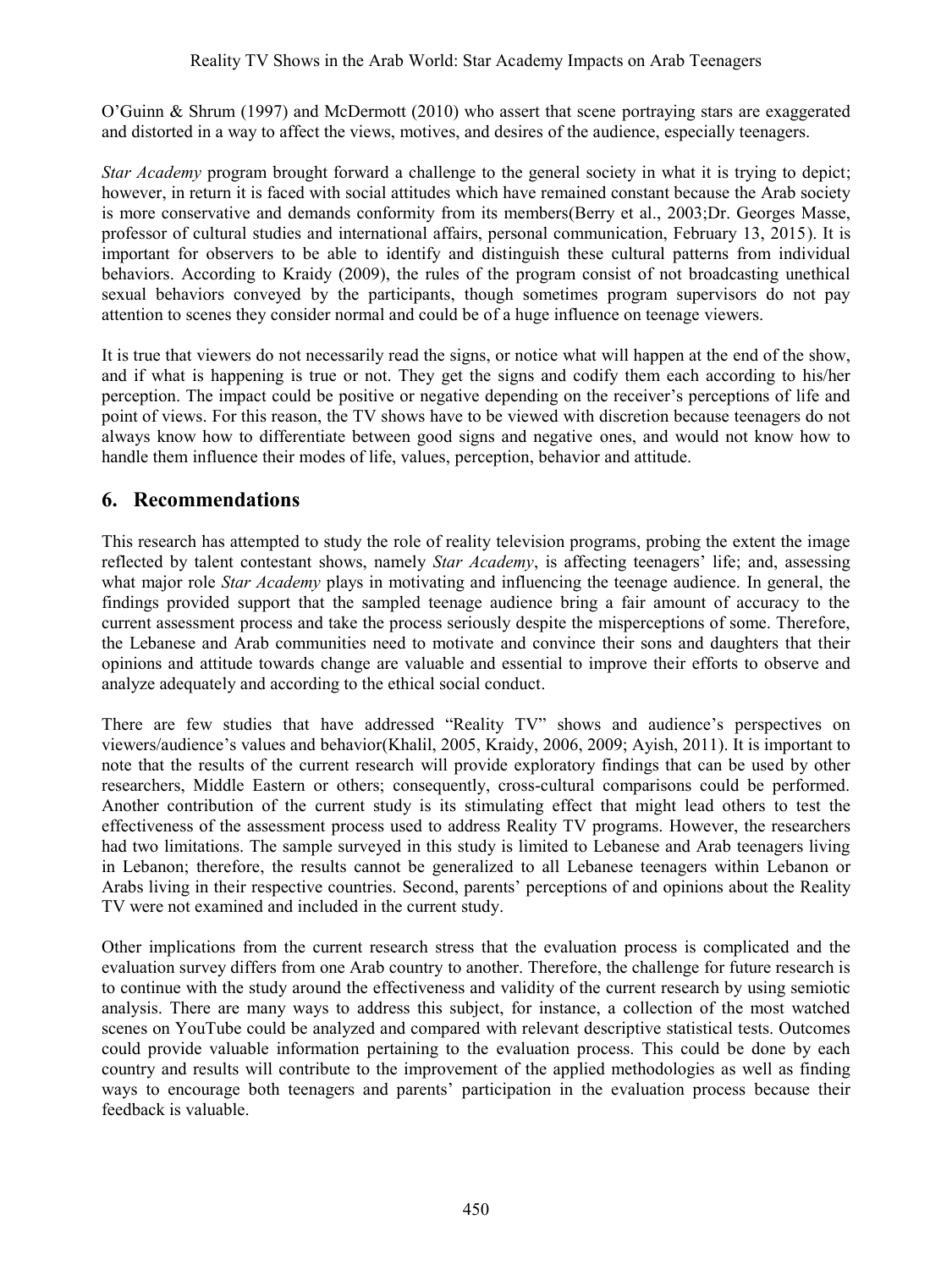The authors would like to acknowledge the constructive criticism and editing performed by Mrs. Henriette Skaff, senior editor at AUST's Publications Department.

# **References**

- Agbarieh, Asma (n.d.). *Hooked on Being Hooked: Arab "Reality" TV*. Retrieved April 8, 2015, from http://www.hanitzotz.com/society/Arab-reality-TV.htm
- Amin, Hussein Y. (2004, Spring). Social Engineering: Transnational Broadcasting and Its Impact on Peace in the Middle East. *Global Media Journal 3*(4). Retrieved March 2, 2015, from http://lass.purduecal.edu/cca/gmj/sp04/gmj-sp04-amin.htm
- Andrejevic, M. (2004).*Reality TV: The work of being watched*. Lanham, MD: Rowman & Littlefield Publishers
- Anonymous(2013).*Reality Tv's content is negatively influencing our youth-should be censored*. Retrieved April 10, 2015, from http://www.teenink.com/opinion/movies\_music\_tv/article/383652/Reality-Tvscontent-is-negatively-influencing-our-youth-should-be-censored/
- Armstrong, Michael Elliott (2013). *Fighting Culture: Towards A Cultural Economy Of The Ultimate Fighting Championship*. (Electronic Theses, Treatises and Dissertations. Paper 7276).The Graduate School, Department of Education, DigiNole Commons. The Florida State University, USA.
- Ayish, Muhammad (2009, March 10). *Reality TV still good for Arab democracy*. Retrieved April 9, 2015, fromhttp://www.commongroundnews.org/article.php?id=25008&lan=en&sp=0
- Beach, Rick (2003). *Teaching Film, Television, and Media: Module 5*. Retrieved April 8, 2015, fromhttp://www.tc.umn.edu/~rbeach/teachingmedia/
- Berry, C., Martin, F., & Yue, A. (Eds.). (2003). *Mobile cultures: New media in queer Asia*. Durham, NC: Duke University Press.
- Bignell, J. (2005). *Big Brother: Reality TV in the twenty-first century*. New York: Palgrave Macmillan.
- Biressi, A., & Nunn, H. (2005). *Reality TV: Realism and revelation*. London: Wallflower Press.
- Boyd, Douglas A. (1993). *Broadcasting in the Arab World: A Survey of the Electronic Media in the Middle East*.ed. by Douglas A. Boyd. (2<sup>nd</sup>edition), Ames, Iowa: Iowa State University Press.
- Browers, Michaelle (2009). *Political Ideology in the Arab World Accommodation and Transformation.* Cambridge University Press.
- Cestar, E. (2010). Music and Television in Lebanon. In: *Music and Media in the Arab World*. (Ed.) Michael Fishkopf. Cairo: The American University of Cairo Press.
- Chandler, D. (1995). *Cultivation theory*. Retrieved March 3, 2015, from http://visualmemory.co.uk/daniel/Documents/short/cultiv.html
- Crawford, M. L., & Rossiter, G. M. (1993). The Spirituality of Today's Young People: Implications for Religious Education in Church-related Schools. *Religious Education Journal of Australia*, *9*(2), 1-8.
- Crawford, M. L., & Rossiter, G. M. (2006). *Reasons for living: Education and young people's search for meaning, identity and spirituality: A handbook*. Acer Press.
- [Elouardaoui,O](http://www.eurozine.com/authors/elouardaoui.html)uidyane (2013, April 23). *Behind the scenes of pan-Arabism*. Retrieved April 8, 2015, from http://www.eurozine.com/articles/article\_2014-04-23-elouardaoui-en.html
- Escoffery, D. S. (2006). *How real is reality TV? Essays on representation and truth*.McFarland & Co Inc Pub.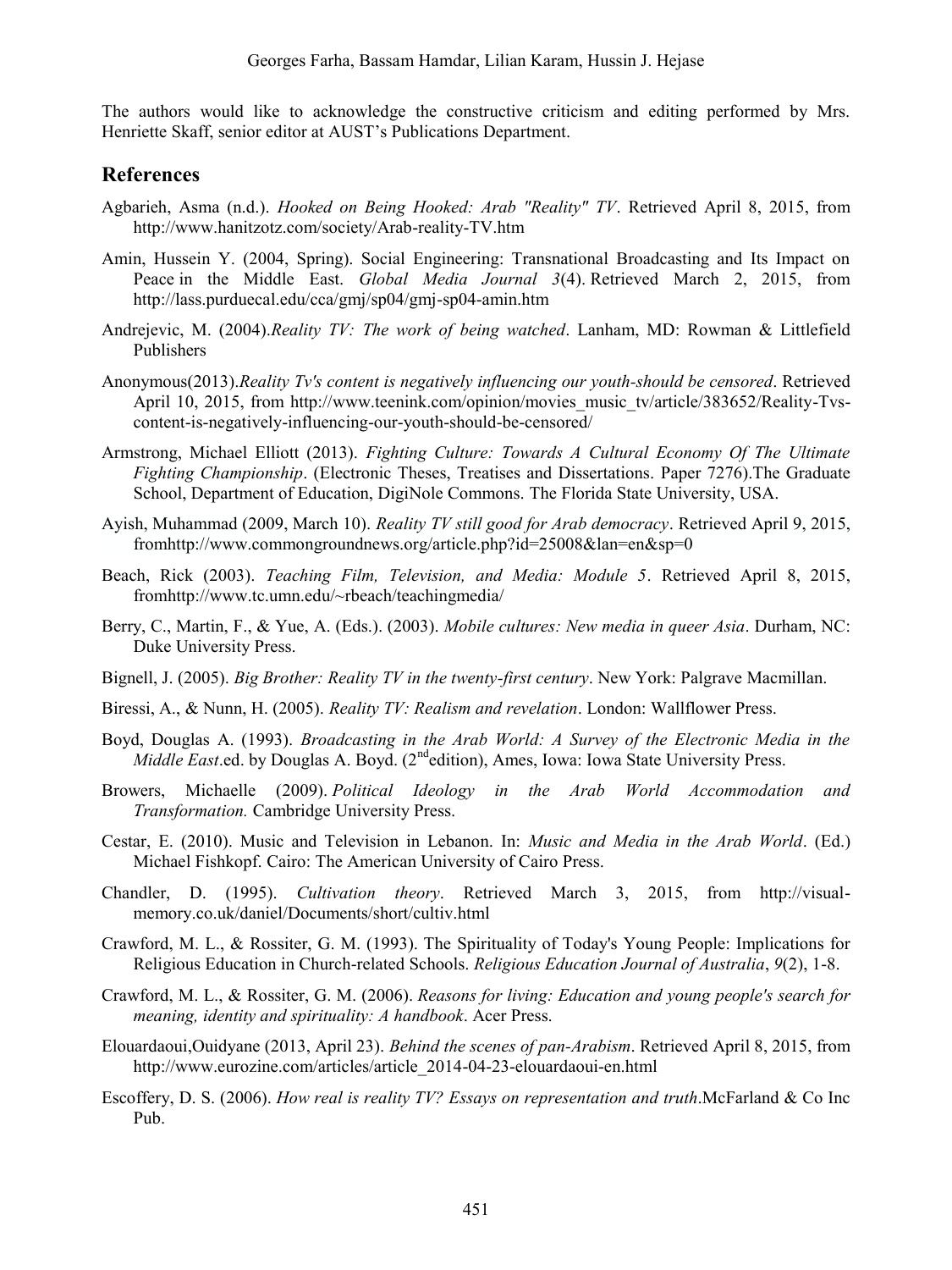- Galloway, Chris (2013). *Reality Shows are Bad…and Good*. Retrieved April 7, 2015, from http://www.dailyrx.com/reality-tv-watching-adolescents-associated-both-positive-and-negativebehaviors
- Hall, A. (2003). Reading realism: Audiences' evaluation of the reality of media texts.*Journal of Communication, 53*(4), 624-641.
- Hall, A. (2009). Perceptions of the authenticity of reality programs and their relationships to audience Involvement, enjoyment, and perceived learning.*Journal of Broadcasting & Electronic Media 53*(4), 515-531.
- Hejase, A.J., &Hejase, H.J. (2013).*Research Methods: A Practical Approach for Business Students*, (2nd edition). Philadelphia, PA: Masadir Inc.
- Hill, A. (2005). *Reality TV: Audiences and popular factual television*. London: Routledge.
- Keegan, W., & Green, M. (2013).*Introduction to Global Marketing*: Pearson Education
- Keveney, B. (2007). MTV's 'Real World' launched a revolution. *USA Today*, 9.
- Khalil, J.F. (2005). *Inside Arab Reality Television: Development, Definitions and Demystification*. Retrieved March 12, 2015, fromhttp://tbsjournal.arabmediasociety.com/Archives/Fall05/Khalil.html
- Khalil, F.J., & Kraidy, M.M. (2009).*Arab Television Industries*. Basingstoke: Palgrave Macmillan.
- Kraidy, Marwan M. (2006). Reality Television and Politics in the Arab World: Preliminary Observations. *Transnational Broadcasting Studies*, 15 (Fall/ Winter). Retrieved April 8, 2015, from http://www.arabmediasociety.com/topics/index.php?t\_article=85&p=1
- Kraidy, M.M. (2009).Reality Television, Gender, Authenticity in Saudi Arabia, *Journal of Communication*, 59: 345-366.
- Markey, C.N., & Markey, P.M. (2012). Emerging adults' responses to a media presentation of idealized female beauty: An examination of cosmetic surgery in reality television. *Psychology of Popular Media Culture*, *1*(4), 209-219.
- Matheson, D. (2005). *Media Discourses. Issues in Cultural and Media Studies*.(1<sup>st</sup> edition), McGraw Hill International (UK).
- McDermott, E. (2010. *Research and monitoring adolescence and sexual orientation: Asking the right questions at the right time.* University of York
- Miller, Alison R.F. (2008). *Cultural Values, Narratives and Myth in Reality Television*. Ann Arbor, MI: ProQuest Information and Learning Company. UMI Microform 3289731.
- Murray, S., & Ouellette, L. (2009).Introduction. In: S. Murray & L. Ouellette (eds.), *Reality TV: Remaking television culture* (pp. 1–20). ( $2<sup>nd</sup>$  edition), New York and London: New York University Press.
- Nachbar, Jack and Lause, Kevin (Eds.)(1992).*Popular Culture: An Introductory Text*. Bowling Green, Ohio: Bowling Green State University Popular Press, 1992).
- O'Guinn, T., & Shrum, L. J (1997, March 23). The role of Television In Construction of Consumer Reality.*Consumer Research*, 278-294.
- Olenski, S. (2013).Social Media Usage Up 800% For U.S. Online Adults In Just 8 Years. *Forbes*.
- Oren, T., & Shahaf, S. (Eds.). (2011). *Global television formats: Understanding television across borders*. New York, NY: Routledge
- Papacharissi, Z., & Mendelson, A. L. (2007). An exploratory study of reality appeal: Uses and gratifications of reality TV shows. *Journal of Broadcasting & Electronic Media*, *51*(2), 355-370.